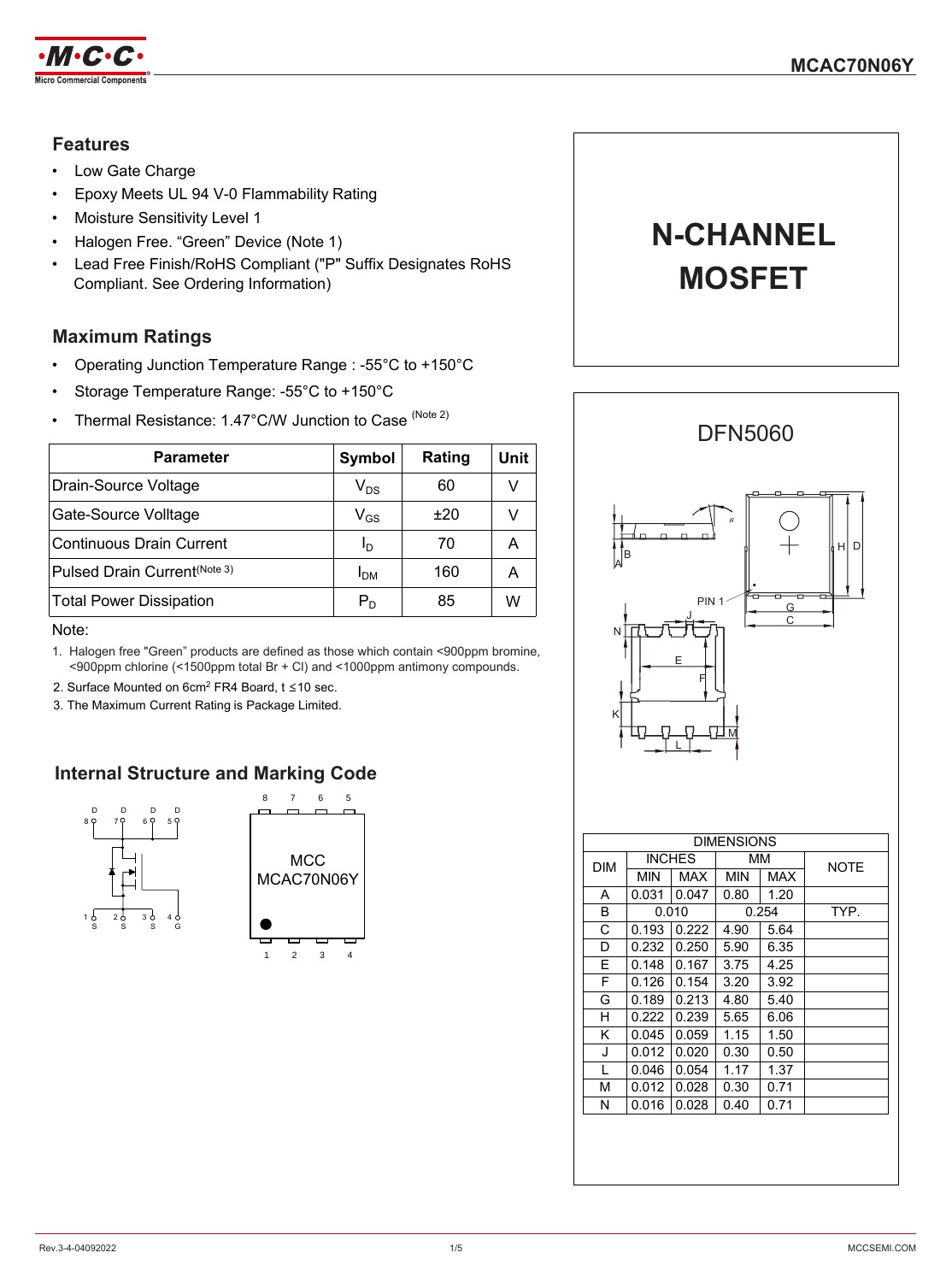

## **Electrical Characteristics @ 25°C (Unless Otherwise Specified)**

| <b>Parameter</b>                | Symbol              | <b>Test Conditions</b>                                                                          | Min            | <b>Typ</b> | <b>Max</b>     | <b>Unit</b> |  |
|---------------------------------|---------------------|-------------------------------------------------------------------------------------------------|----------------|------------|----------------|-------------|--|
| <b>Static Characteristics</b>   |                     |                                                                                                 |                |            |                |             |  |
| Drain-Source Breakdown Voltage  | $V_{(BR)DSS}$       | $V_{GS}$ =0V, I <sub>D</sub> =250µA                                                             | 60             |            |                | V           |  |
| Gate-Source Leakage Current     | $I_{GSS}$           | $V_{DS}$ =0V, $V_{GS}$ = $\pm$ 20V                                                              |                |            | ±100           | nA          |  |
| Zero Gate Voltage Drain Current | $I_{DSS}$           | $V_{DS} = 48V$ , $V_{GS} = 0V$ , T <sub>J</sub> =25°C                                           |                |            | 1              | μA          |  |
| Gate-Threshold Voltage          | $V_{GS(th)}$        | $V_{DS} = V_{GS}$ , $I_D = 250 \mu A$                                                           | $\overline{2}$ |            | 4              | $\vee$      |  |
| Drain-Source On-Resistance      | $R_{DS(on)}$        | $V_{GS} = 10V$ , $I_D = 20A$                                                                    |                | 5.5        | $\overline{7}$ | $m\Omega$   |  |
| Diode Forward Voltage           | $V_{SD}$            | $V_{GS}$ =0V, $I_S$ =20A                                                                        |                |            | 1.3            | $\vee$      |  |
| <b>Dynamic Characteristics</b>  |                     |                                                                                                 |                |            |                |             |  |
| Input Capacitance               | $C_{\text{iss}}$    | $V_{DS}$ =30V, $V_{GS}$ =0V, f=1MHz                                                             |                | 2122       |                | pF          |  |
| <b>Output Capacitance</b>       | $C_{\rm{oss}}$      |                                                                                                 |                | 821        |                |             |  |
| Reverse Transfer Capacitance    | $C_{\text{rss}}$    |                                                                                                 |                | 37         |                |             |  |
| <b>Total Gate Charge</b>        | $Q_g$               | $V_{DS} = 30V, V_{GS} = 10V, I_D = 20A$                                                         |                | 36         |                |             |  |
| Gate-Source Charge              | $Q_{qs}$            |                                                                                                 |                | 11         |                | nC          |  |
| Gate-Drain Charge               | $Q_{\text{qd}}$     |                                                                                                 |                | 8.7        |                |             |  |
| Turn-On Delay Time              | $t_{d(on)}$         | $V_{DS} = 30V$ , $V_{GEN} = 10V$ ,<br>$R_G = 4.5\Omega$ , $R_1 = 1.5\Omega$ ,<br>$I_{DS} = 20A$ |                | 13         |                |             |  |
| Turn-On Rise Time               | $t_{r}$             |                                                                                                 |                | 36         |                |             |  |
| Turn-Off Delay Time             | $t_{d(\text{off})}$ |                                                                                                 |                | 23         |                | ns          |  |
| Turn-Off Fall Time              | $t_f$               |                                                                                                 |                | 18         |                |             |  |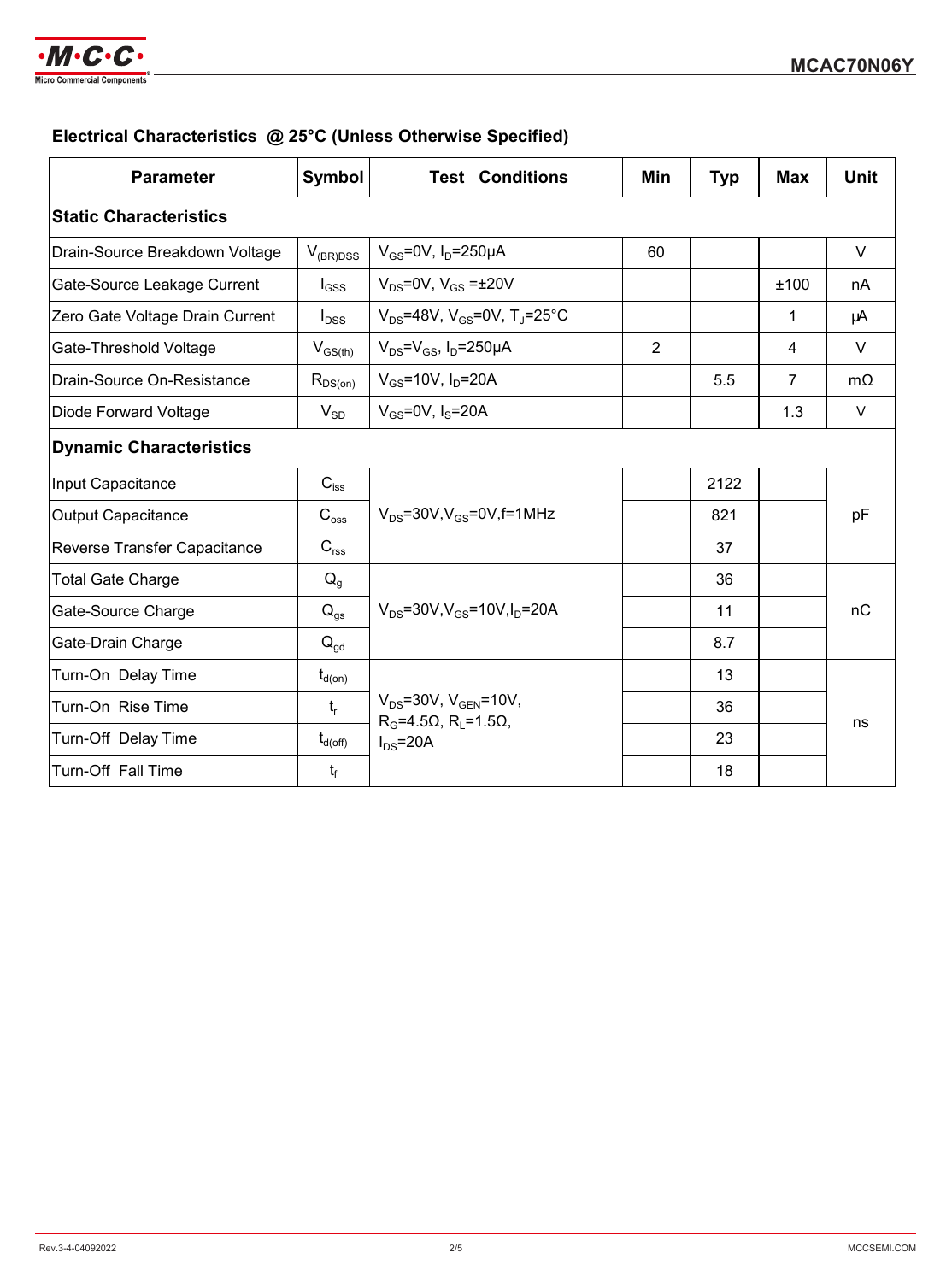

# **Curve Characteristics**

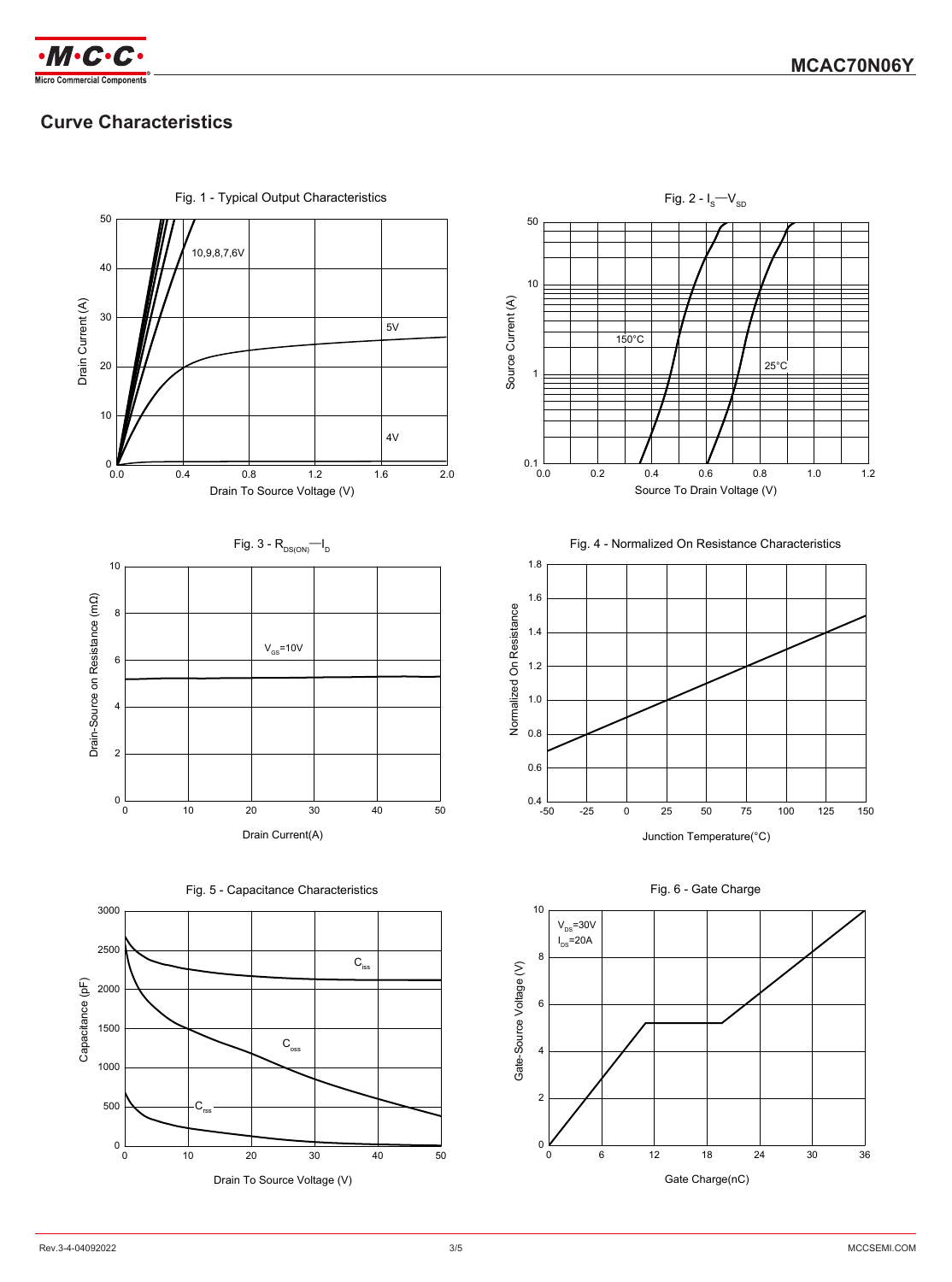

## **Curve Characteristics**